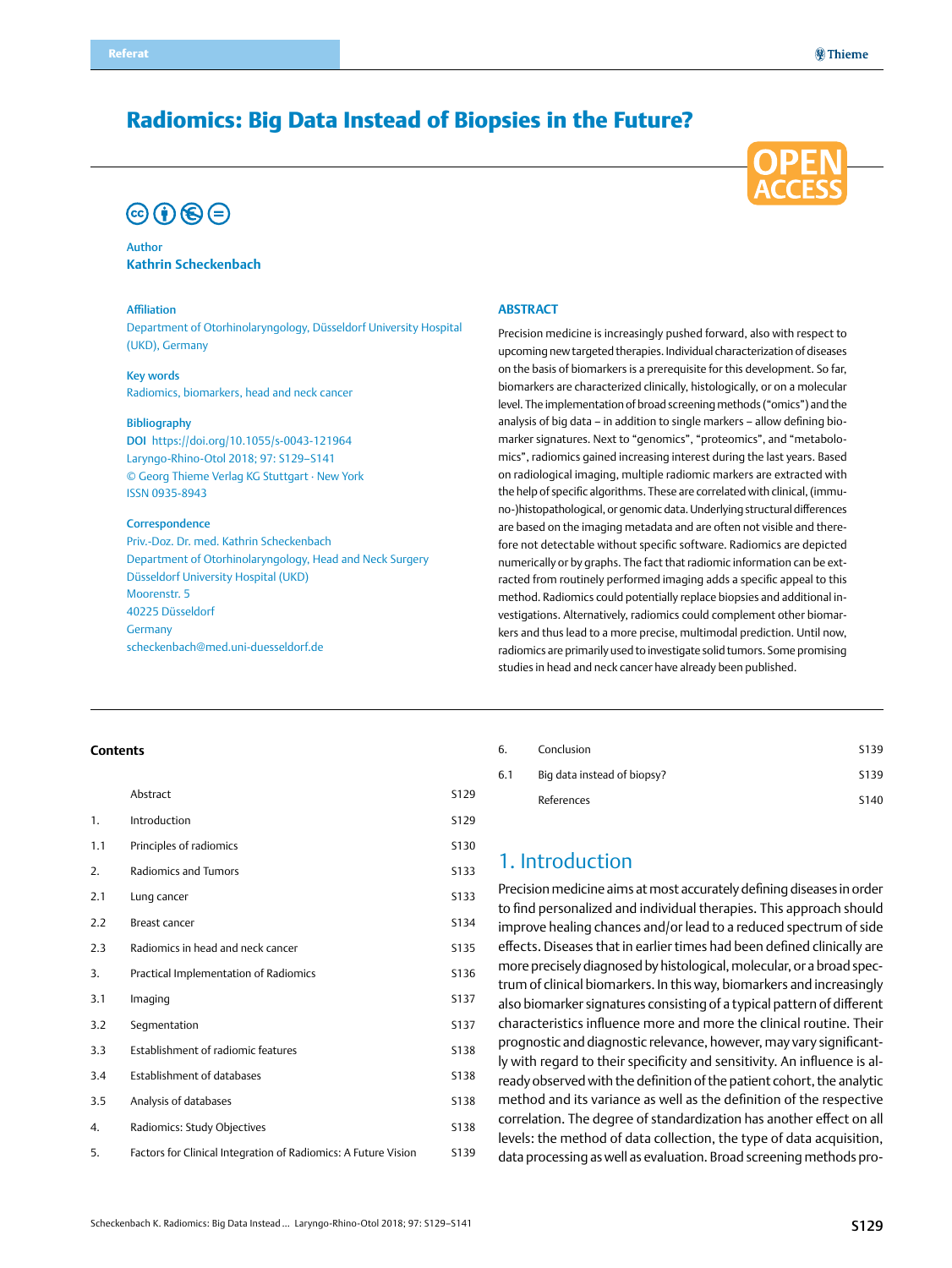<span id="page-1-0"></span>ducing enormous amounts of data are increasingly applied. They allow simultaneous measurement of many parameters and their comparison with regard to the applicability as biomarkers and thus open the option to define various biomarker combinations for different patient groups.

Hereby vast amounts of data arise that necessitate providing large storage capacities and developing suitable software for valid analysis. It is also beneficial to have a safe exchange of those data on an interdisciplinary and trans-regional level. The extraction of parameters that are decisive for the respective question can only be performed by ITbased data analysis, statistics, and modeling. The broad data collection bears the possibility to analyze the data pool with regard to different issues and in different directions. However, large data pools with sufficiently large patient cohorts are necessary for defining significant biomarkers. The data analysis may be a relevant challenge that is more complex than the analysis of the material itself and that is also associated with multiple potential sources of errors.

In the last years, those screening examinations were included increasingly in the biomarker analysis under the umbrella term of "omics". According to the definition, the overall primary analysis is relatively unselective. The suffix "omics" characterizes different sources of large data volumes whereby this suffix is preceded by naming the original materials of data collection for definition. This leads for example to the description of the "genomics" in the context of genetic expression analysis or to "transcriptomics" for investigations on the RNA level; protein analyses become "proteomics" or also "metabolomics" when the metabolome is analyzed. In analogy, comparably newly defined "radiomics" find their way into clinical research and increasingly even into clinical routine.

Defined characteristics of a disease contain information about prognosis and diagnosis with regard to the status, the outcome, and the therapeutic response. Those variables are analyzed in the context with clinical data and the course of the disease while the clinical data still serve as diagnostic and prognostic parameters.

Valid biomarkers should be easily accessible, measurable, and reproducible. So their stability with regard to the measurements should be verified. The definition should be performed in a representative, possibly large and standardized cohort where well-defined parameters are sufficiently assessed. After definition of the biomarker signature, it should be reevaluated in a second cohort – preferably independently in a second institution. Further prospective validation is reasonable in order to confirm the reliability.

Biomarkers are an essential prerequisite for personalized therapy. For some diseases (e.g. breast cancer, prostate cancer) it is possible to define single biomarkers with high significance but because of the complexity of pathogenesis, also in this context increasingly biomarker matrices are applied.

These may originate from one or several data sources. Clinical, genomic, histopathological, and other markers may be combined. These combinations are analyzed ideally by means of software that allows quantification, configuration, and visualization. Thus, large data volumes provide various options for the definition of appropriate markers or marker patterns in different stages of the disease, on different steps of the analysis, and of most diverse materials and data sources. Unfortunately, however, also the same amount of possible misinterpretations, analysis bias, methodical and statistical sources

of errors must be considered that are difficult to identify and discover due to their high complexity.

Up to now, it is mostly necessary for analyses to gain material from solid tumors – e.g. tissue biopsies. These specimens undergo genomics, proteomics, or metabolomics with the help of a broad spectrum of analytic methods (e. g. next generation sequencing, NGS) and thousands of data are collected. Radiomics as a relative newcomer on the scene of biomarkers have the great advantage that no invasive specimen gaining is required.

Using mathematical algorithms, a quantitative high-throughput extraction of radiological features based on meta-datasets (DICOM format) is performed. Often these image features cannot be perceived with the human eye and so they can only be assessed in an IT-supported way [1]. Historically, radiomics originate from computer-assisted diagnosis and detection systems (CAD) of the 1980s and 1990s [2,3]. The difference, however, is the extracted data volume and the type of combination with clinical, histological, or genomic data volumes. While CAD systems only provide answers to single questions regarding diagnosis and detection of a disease, radiomics allow generation of large data volumes from imaging such as computed tomography (CT), magnetic resonance imaging (MRI), or positron emission tomography (PET). Nonetheless, there are older investigations that already meet the requirements of radiomics to a certain extent without using that term at the time of examination and thus they had not been defined as such. A PubMed research provides the first results for the key word of "radiomics" in 2012. The research group of Lambin et al. published an article entitled "Radiomics: extracting more information from medical images using advanced feature analysis" [4]. This title contains the exact definition of this new term.

## 1.1 Principles of radiomics

Fortunately, the typically applied imaging technique is performed routinely. It is generally accessible and ideally already used in the context of diagnosis. However, the basic data of imaging have to be available comprehensively for processing and furthermore imaging has to be performed digitally according to current standards with adequate accuracy and ideally without artefacts (▶**Fig. 1**). In order to achieve this objective, innovations and increasing standardization of medical imaging have contributed to make those new methods possible. Only in this way, sufficiently large data pools are available in single institutions to establish radiomic signatures. In addition, modern hardware, the use of comparable radiocontrast media, and the standardization of imaging protocols are important factors to enable quantitative analysis and to apply specific software to this end.

Standardized imaging protocols and the routine application of modern software are essential for reproducible biomarker signatures gained from radiomics that can be compared on a multicenter level. Only in this way, the broad quantitative analysis becomes possible [4]. Hence, imaging performed in clinical routine may be used as gigantic source for data analysis. In order to assess the volume of the potentially available data, one must understand that each of those data sources – regardless of 2- or 3-dimensional – of each patient contains millions of voxels and hundreds of features that are available for radiomics analyses [5]. The data are ready for analysis, exist and are automatically newly generated every day. Additional material collection such as biopsies and potentially expensive tissue analyses are not needed.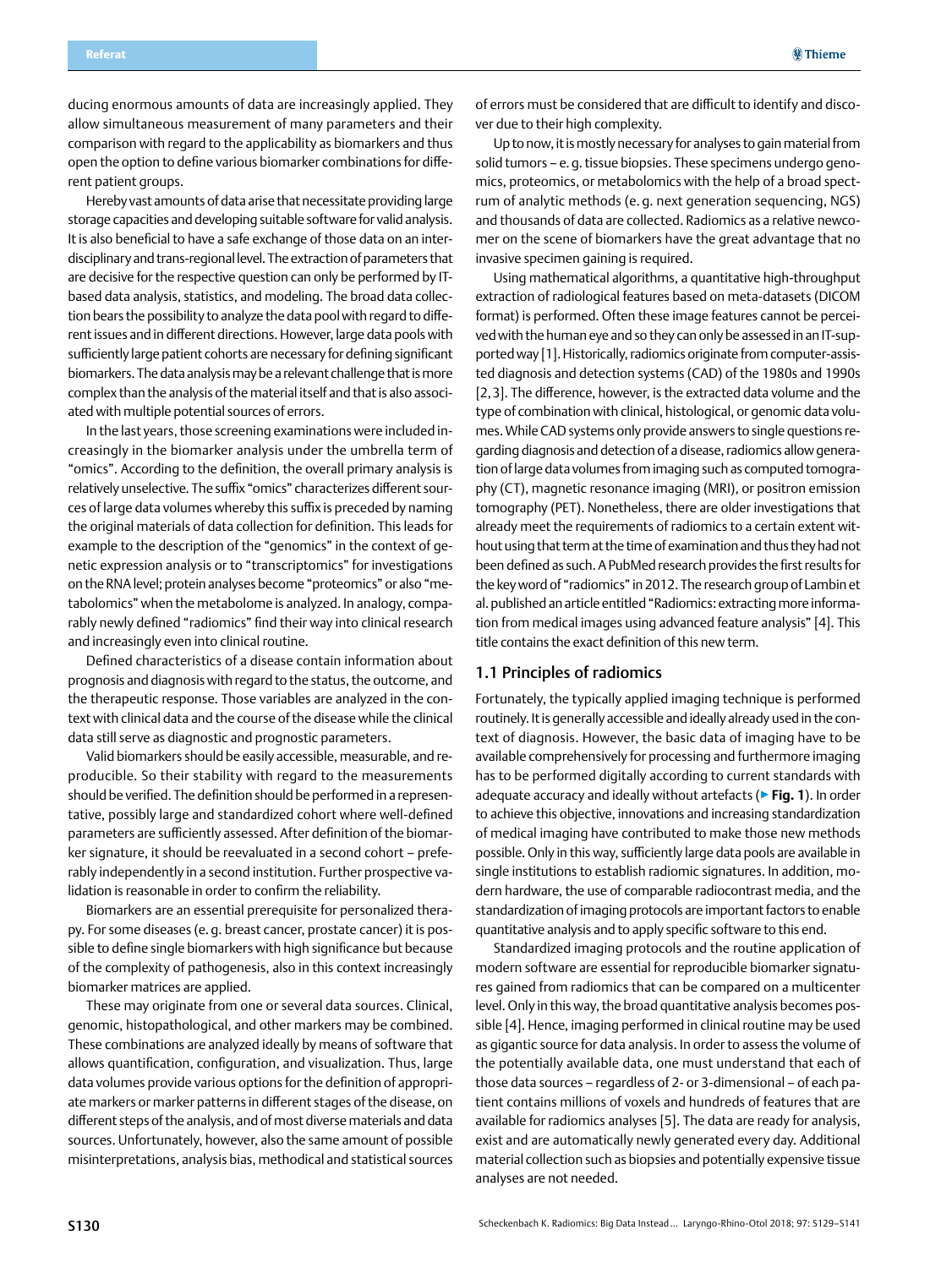

Radiomics data can be extended by using a combination of different imaging procedures as for example CT/PET, "dual source/dual energy" CT scans as well as the application of radiological markers. Hereby the tissue itself, disease-specific markers as well as increasingly also biological processes are superiorly visualized. This allows generating different and additional characteristics from the obtained images.

Another variation of radiomics is radiogenomics. Radiomics are based on the interesting hypothesis that cellular and phenotypic tissue properties correspond to specific radiomic features and are displayed in imaging because radiological images are nothing else than tissue depictions [4]. The more differentiated and the finer the examination methods are, the more accurate and specific is the possible depiction and the more findings are provided. Tissue specification becomes more and more accurate with regard to macroscopic, microscopic-histological, immunohistological, electron microscopic, and molecular aspects (▶**Fig. 2**). The principle of radiogenomics is a logic consequence of this idea and is based on the hypothesis that even proteogenomic cell and tissue characteristics are – directly or indirectly – visualized by imaging procedures. The assumption in this context is not that single mutations may be visualized e.g. in CT scans but that tissue characteristics are induced by certain proteogenomic constellations. For example, increased regulation of cell cycle genes might trigger a heterogenic tissue structure. The idea is certainly fascinating that proteogenomic and cellular characteristics and thus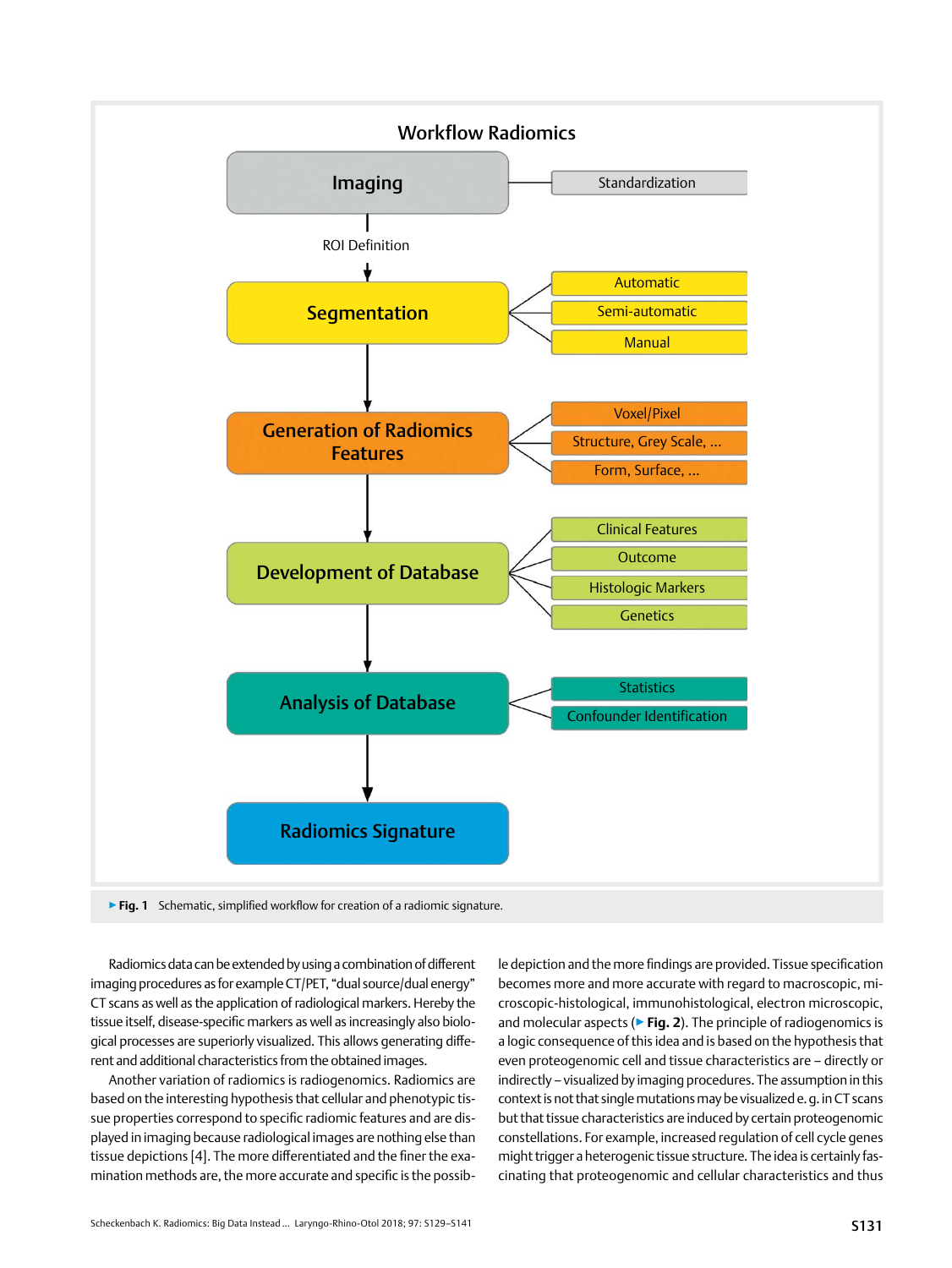

▶ Fig. 2 **a** Description of a cervical lymph node metastasis after importing the imaging into the segmentation software (courtesy of Prof. S. Wesarg, Fraunhofer Institute Darmstadt, Germany).



▶ Fig. 2 **b** Description of a cervical lymph node metastasis after semi-automatic segmentation (in red).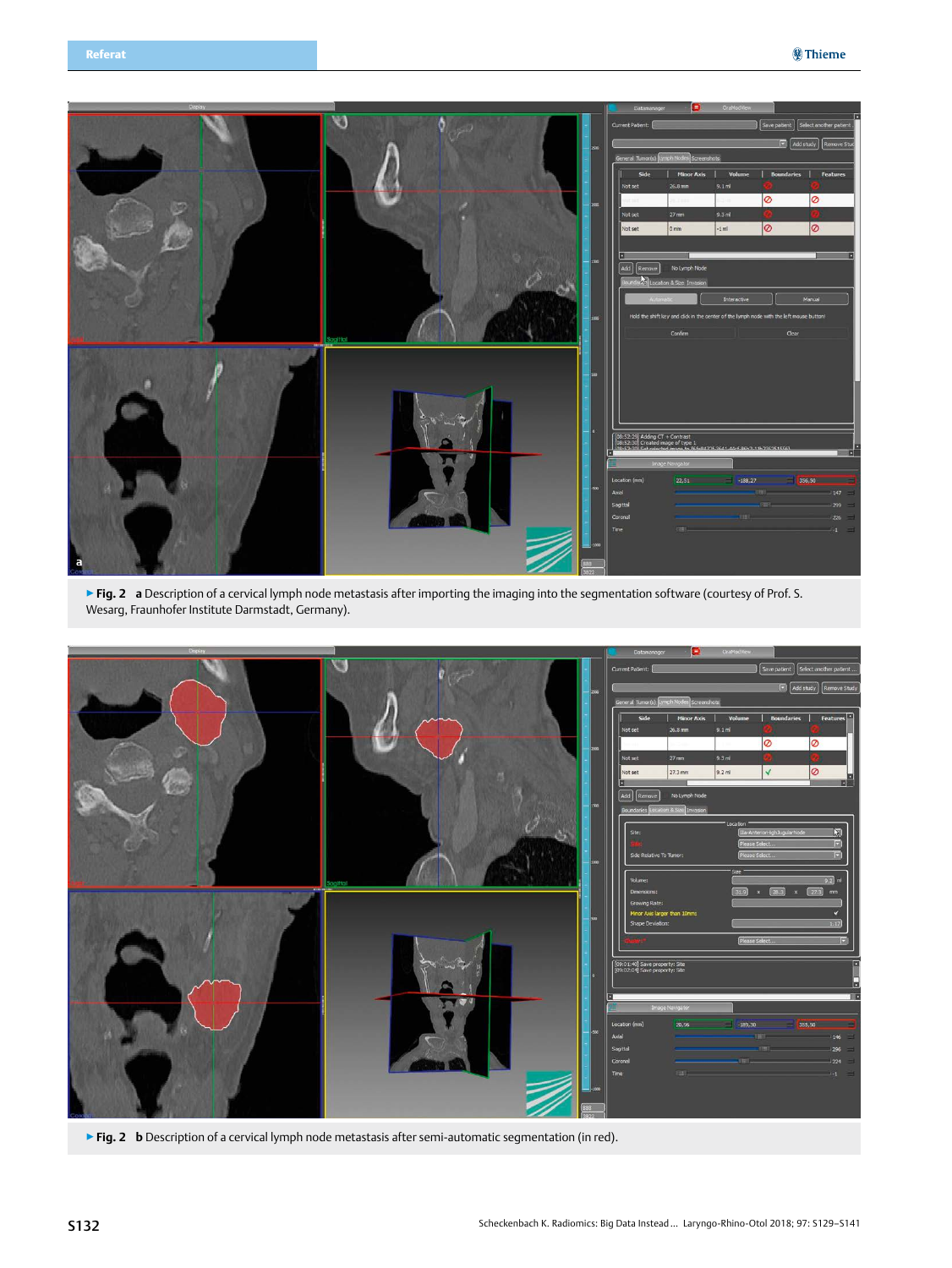<span id="page-4-0"></span>also local and individual differences have equivalents in imaging and that basic data may provide currently unknown additional information, which can be assessed with specific algorithms, i.e. "methods", and adequately correlated and set into a context. Nonetheless it must be stated that also a microscopic image without additional information such as e.g. immunohistochemistry, can provide only limited findings. Since even imaging is visualization of tissue, the information is limited.

Some studies could already reveal that radiomic analyses were able to extract and correlate equivalents to cellular, genetic, or phenotypic characteristic from classic imaging procedures [1]. An additional challenge is the fact that radiogenomics combine 2 "omics", i.e. radiomics and genomics. This leads to a very large data pool and its sufficient evaluation and application can only be performed in a professional and IT-based way. Separately considered, the genomics data as well as the radiomics data have various advantages and their combination may generate useful additional information. Via genomics it is possible to identify a very detailed genetic pattern and thus an extract of molecular processes on the cellular level – broken down to DNA or RNA. However, this is limited to specific, rather small areas or cell types and tissue or tumor parts.

From these analyses specific biomarkers relevant for the discrete question have to be defined. Already this objective is a great challenge. It is certainly not realistic to aim at one-to-one correlation of genomic examination with radiomics. But if it is successful to adequately correlate the genomic data that are relevant for a problem and to perform genetic/molecular subtyping on a radiological level, this alone would be an enormous benefit. With radiogenomics, for example a tumor could be holistically characterized because in the radiological image not only single areas but the entire affected tissue would be assessed. A combination of both methods would then provide significantly more information also on a molecular biological level. If radiogenomics retrieved important molecular phenomena in equivalence to laboratory diagnostic methods, even avoiding molecular tissue diagnostics might be possible. This could finally lead to the potential avoidance of invasive biopsies, lower costs, and less staff- and material-related efforts as well as improve the patient satisfaction.

Currently radiomics are mainly applied in oncology for alternative characterization of solid carcinomas. However, they have the potential to serve as biomarkers for benign diseases with one or several classifiable correlates in imaging – e.g. in the context of Menière's disease [6] or functional disorders of the parotid gland after radiation [7].

In the following paragraphs, examples of some radiomics applications in the field of oncology will be focused and the state-of-theart in head and neck oncology will be described. For better understanding of the methods and their problems, the radiomics workflow will further be described and its potential sources of variation and errors will be discussed.

# 2. Radiomics and Tumors

Especially in oncology, radiomics are very well received. In this context, the outcome, histology, subtyping, or even therapy response are correlated with imaging features. There are already older investigations that date back to the 1970s and that follow the same principle – although this was not called "radiomics" at that time. The distinction of the terms is certainly vague. However, because of the possibilities of data storage and processing that were not available to the current extent, these articles are significantly more limited regarding their spectrum of analysis. Imaging techniques that were used included CT scan, MRI, PET/CT but also conventional X-ray, mammography, or ultrasound.

The number of publications is manageable although if has greatly increased in the last years with definition of the term of radiomics and an associated workflow as well as forward-looking expectations. A high variation is found in the size of the patient cohorts and the study design. Generally speaking, older studies deal with smaller cohorts than more recent ones – finally also due to capacities and possibilities of data processing and storage. Although most trials are based on retrospective datasets, a tendency is observed that radiological signatures are validated in second or even prospective datasets – which is highly desirable.

It is remarkable that specific tumor entities are significantly more present in this field than others. There are comparably many publications for example on lung and breast cancer, whereas other also frequently occurring entities such as cervix cancer or lymphomas are rather underrepresented. Therefore, some articles about well-investigated tumors such as lung and breast cancer will be elucidated here and other less dominant entities will not be described in this context.

### 2.1 Lung cancer

Already in the 1970ies, before the era of "omics", Sutton and Hall correlated structural analyses in radiography of the lung with different pathologies. Their objective was to evaluate the feasibility of automatized diagnostics of chest radiography. However, in comparison to current possibilities, the dataset was quite restricted because IT-based analysis as we use it today was not possible. Thus, the article may be considered rather as a precursor than as an example for modern radiomics [8].

In 2008, Al-Kadi and Watson differentiated aggressive lung carcinomas from non-aggressive ones based on CT scans by means of structure-based characteristics in 15 patients [9].

Since 2010, the research team of Ganeshan et al. is continuously working on radiomics of lung carcinomas. In 2010, they published a pilot study that encompassed 18 patients with non-small cell lung cancer. Statistically processed imaging properties (middle greyscale, entropy, uniformity) could be correlated with the tumor stage and its glucose metabolism [10]. In a follow-up trial, the tumor uniformity could be correlated with the survival of 54 patients. Further investigations revealed that the structural properties could also be matched with histopathological characteristics beside the clinical ones [11]. By applying additional statistical evaluation methods, further histopathological properties could be correlated to the structural analysis of the CT scans [12].

Other publications concerning non-small cell lung cancer were provided by Aerts et al. [13]. They investigated 440 radiomic features in non-small cell lung and head and neck cancer. That aspect will be elucidated later in this article when focusing on head and neck cancer. The research team could establish a predictive signature in lung cancer for the survival, the histology, and the tumor stage. Recently, those parameters were confirmed for the survival in another patient cohort and the transferability on the modalities of planning-CT and CBCT (cone beam computed tomography) verified. This implies that radiomic signatures are potentially applicable in different modalities which may be of high clinical value [14].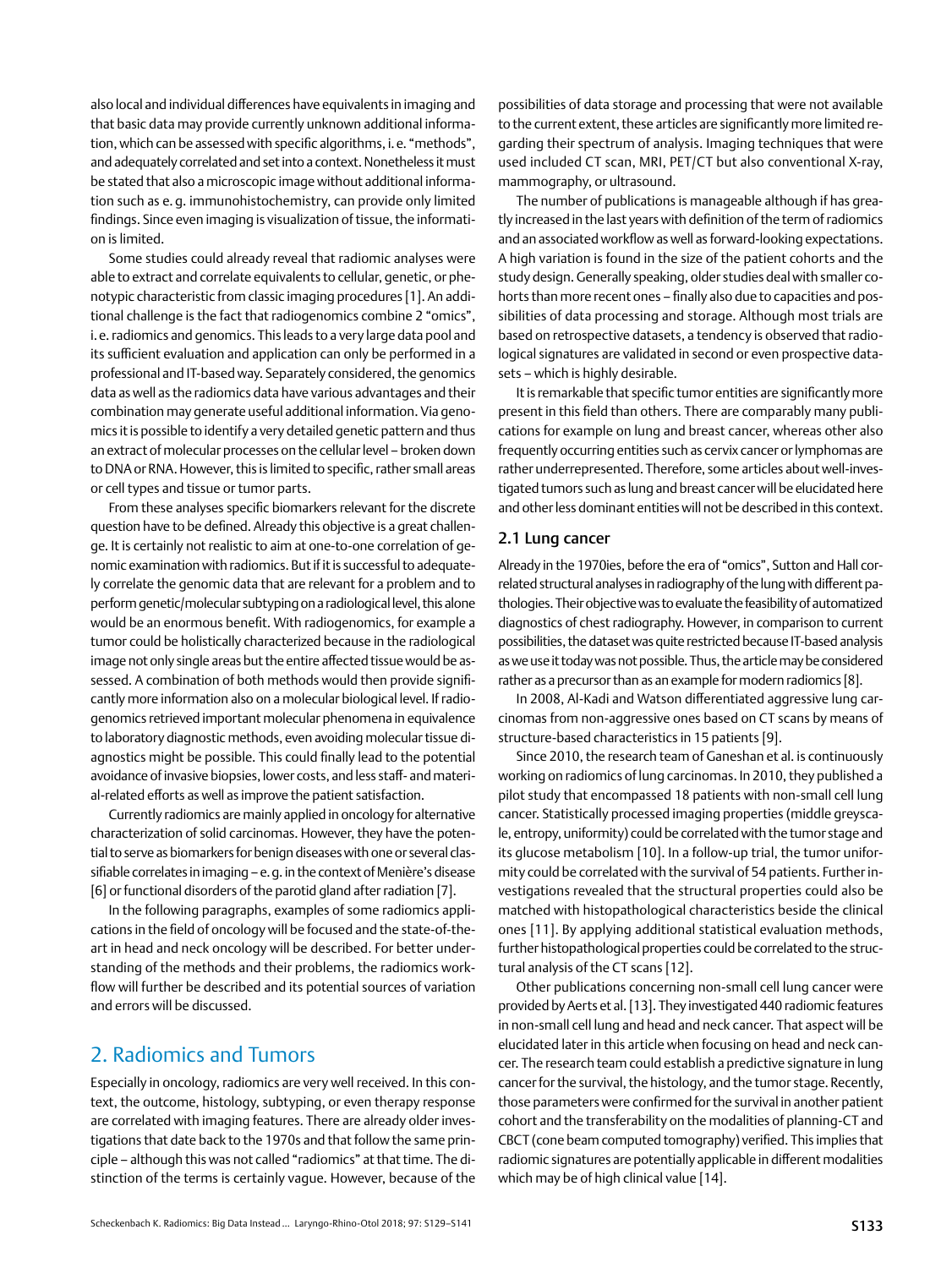<span id="page-5-0"></span>Based on a cohort of 182 patients with adenocarcinomas of the lung, the same group could show that a radiomic signature with 33 markers may predict metastatic spread, and another signature encompassing 12 features the survival [15]. The analysis of other characteristics of the complexity of tumor type and heterogeneity could be correlated with the overall survival in a patient cohort and confirmed in an additional one [16].

Also in pulmonary adenocarcinomas (n=431), Yuan et al. compared 20 selected radiomic biomarkers in CT scans with volumetric analysis in order to differentiate distinct phenotypes (carcinoma in situ versus minimally invasive carcinoma versus invasive carcinoma). In this context, the radiomic signature (accuracy: 80.5%) was superior to volumetric analysis (accuracy: 69.5%) [17]. The comparison of these methods was thus decided in favor of radiomics.

Zhang et al. optimized the radiomic signature for the prediction of recurrences, death, and recurrence-free survival in non-small cell lung cancer by varying different methods for parameter selection and classification [18]. In this way, they could show that the applied statistical methods have a significant impact on the definition and relevance of radiological biomarkers. In addition, the modalities within one imaging variant are crucial. Different data quality and relevance regarding the prognosis of recurrences of lung cancer were revealed by Huynh et al. comparing different CT modalities (static versus respiration-adapted) [19].

Even radiogenomics have already been investigated in lung cancer. Aerts et al. could find a high correlation of genomic data obtained from gene-set enrichment analysis (GSEA) with radiomic parameters in patients with non-small cell lung cancer. Two characteristics of radiomic heterogeneity could be correlated with cell cycle genes that lead to the development of heterogeneous tumors and increased proliferation [13]. This substantiates the hypothesis that proteogenomic phenomena can be displayed directly and indirectly in imaging data.

Only recently, the same group elucidated in pulmonary adenocarcinomas that a CT-based radiomic signature (heterogeneity-based) in 353 patients could predict the EGFR (epidermal growth factor receptor) status. This signature was validated in a second cohort of 352 patients. A combination with a clinical data model further improved the accuracy. A signature intended to differentiate KRAS-positive from KRAS-negative tumors in the same cohorts, was also significant but with a clearly poorer accuracy than the EGFR-associated signature [20]. In diffusion-weighted MRI, Yuan et al. could confirm the EGFR mutation status of pulmonary adenocarcinomas [21].

Not only outcome parameters and biological tissue typing may be displayed by radiomics. Tools to support decision-making in therapy planning would be of great clinical value. In cases of non-small cell lung cancer, a correlation of the response to radiotherapy or radiochemotherapy with the overall survival could be found in PET and PET-CT by means of radiomic biomarkers [22,23]. An additional benefit and even sometimes better performance compared to imaging properties of the primary tumor (n=85) resulted from an analysis of imaging parameters of lymph node metastases (n=178) of stage II-III non-small cell lung cancer for the prediction of the response to neoadjuvant radiochemotherapy [24].

The versatility of imaging-based biomarkers is very well reflected in radiomics-based studies on lung cancer. Overall, CT-based and increasingly also PET-CT trials dominate the investigations of lung cancer. The results are very promising and encompass the differentiati-

on of malignant and benign lesions, the elucidation of genetic and histological foundations as well as clinically oriented prognoses of outcome and therapy response.

### 2.2 Breast cancer

Already early, breast cancer has been evaluated with regard to the significance of imaging because mammography has been used for screening for several decades. A rapid and precise differentiation of benign and malignant lesions based on structural characteristics as endpoints as well as the possibility of implementing automated screening have been evaluated for a long time. Structural analyses of mammograms reach back to the 1980ies and were continued in the 1990ies and 2000ies [25–31]. Since the 1990ies, structural analysis has also been successfully implemented in ultrasound diagnostics for differentiation of breast cancer [32–34]. Already in 1993, Garra et al. achieved a sensitivity of 100% and a specificity of 80% regarding the detection of malignant lesions in their examinations of 80 patients [32]. A recent investigation could analyze 364 structural parameters by means of sonoelastography in 42 patients suffering from breast cancer and 75 patients with benign lesions. Seven sonoelastic characteristics were selected that could predict malignancy with a sensitivity of 85.7% and a specificity of 89.3% [35]. A fluent transition of early structural analyses to modern radiomics can be observed.

In contrast to the detection of lung cancer where computed tomography plays a major role, magnetic resonance imaging is the adequate procedure for soft tissue visualization in breast cancer. Also here, the first structural analyses date back to the 1990ies. Already in 1997, Sinha et al. could differentiate benign from malignant breast lesions based on 8 structural characteristics combined with the patients' age with a sensitivity of 93% and a specificity of 95% [36]. Also in the following studies that had been performed with the purpose of differentiating malignant breast tumors, structural analyses could achieve good results. However, those were retrospective data analyses with a limited number of patients [37–39]. Cai et al. initiated a study with a relatively large cohort of 234 patients in which they could differentiate breast cancer from benign lesions with a sensitivity of 85% and a specificity of 89%. By means of 3 classic machinelearning algorithms, 28 structural parameters were examined and in order to avoid redundancy and to achieve improved significance, they were reduced to 5 features. The established 5 structural parameters in the diffusion-weighted MRI (apparent diffusion coefficient, sum average, entropy, elongation, sum variance) were validated in a second cohort of 93 patients with a sensitivity of 69% and a specificity of 91% [40]. Recently, Bickelhaupt et al. could show that one specific radiomic signature usefully completed the analytic significance of the apparent diffusion coefficient alone for differentiation of malignant lesions in MRI [41]. Holli et al. succeeded in finding a histological subtyping between lobular and ductal breast cancer, however, only within a pilot study of 20 patients (n = 10 suffering from ductal breast cancer, n=10 with lobular breast cancer) [42].

In terms of radiogenomics, a correlation of MRI-based characteristics regarding the subtyping of 91 biopsies of invasive breast carcinomas with genomic data (TCGA/TCIA: The Cancer Genome Atlas/ The Cancer Imaging Archive) in a multicenter analysis of the National Cancer Institute could be found. By means of radiomics, Wang et al. identified breast cancers in DCE-MRI that did not have the typical genomic markers ("triple negative") [43]. A combined approach of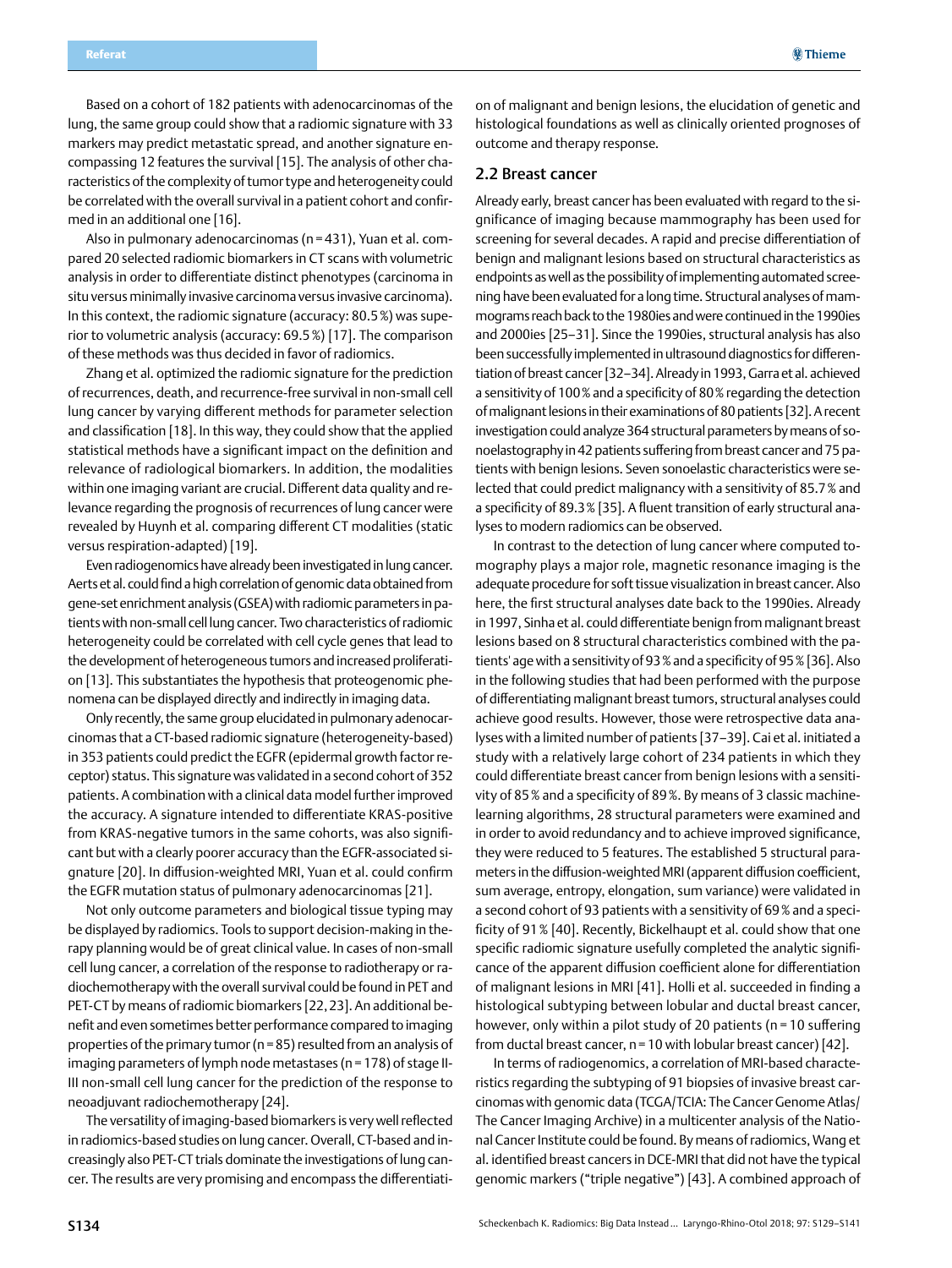<span id="page-6-0"></span>38 radiomic parameters and 144 genetic properties was chosen by Guo et al. that were tested in combination and against each other. Radiomic features were more suitable for predicting the tumor stage whereas genomic features better described the receptor status. The data of the 91 included patients originated from the TCIA and TCGA databases. However, the research team admitted a reduced significance of their trial because of the limited number of patients [44]. Recently, also Li et al. tested the predictive significance of MRI-based radiomics against genetic tests applied in clinical routine for breast cancer (MammaPrint, Oncotype DX, PAM50 Gene Assay) based on data of 84 patients and came to the conclusion that the radiomicsbased testing might play a role in the prognosis of recurrences [45].

The response of breast cancer to chemotherapy was evaluated by several research groups. Ahmed et al. and Parikh et al. could find significant differences between chemotherapy responders and failures based on 8 and 2 (entropy and uniformity) MRI-based structural parameters, respectively [46,47]. A recent trial of Braman et al. did not only rely on tumor-based radiomics for prediction of therapy response, but also examined the tumor-surrounding tissue. Insufficient response to neoadjuvant chemotherapy was associated with a higher peritumoral heterogeneity. The combined examination could significantly predict the treatment response, independently from the receptor status [48]. In this way, the field that is considered in radiomic examinations was extended by this study. Not only the tumor itself provides relevant data.

In summary, it can be stated that the variance of examination methods for breast cancer of which radiological structural parameters can be obtained is higher than for lung cancer. Since it is a primarily soft tissue-associated tumor, the classic examination methods of mammography, ultrasound including sonoelastography, and MRI are first-line techniques. Also in this context, studies have already been conducted that differentiate not only benign and malignant lesions as the endpoint, but that rather emphasize histological and genetic foundations and predict the clinical outcome as well as the therapy response. Data sources that were used for several analyses were not only own imaging data but larger accessible databases such as TCIA and TCGA. In order to obtain statistically more reliable results in the future and to validate radiomic signatures also trans-regionally, they are certainly – even for other tumor entities – a suitable data source that should be taken into consideration.

Fewer radiomics trials exist for other solid carcinomas such as cervix carcinomas [49], liver carcinomas [50], colon carcinomas [51], and prostate carcinomas [52–55]. Concerning glioblastomas and gliomas, radiomics-based correlations could be found with molecular information such as the EGFR status and the isocitrate dehydrogenase 1 (IDH1) status [56–58]. Radiological structural characteristics could also be determined for renal cell carcinomas that correlated with the mutation status of BAP1 (BRCA2-associated protein 1) gene, VHL (von Hippel-Lindau) gene, or KDM5C gene as well as EGFR receptor status [59–61]. In a proof-of-concept pilot study that analyzed the structural characteristics of FLT-PET/MRI of patients with metastatic renal cell carcinoma, the therapeutic response to the receptor tyrosine kinase inhibitor Sunitinib could be predicted [62].

### 2.3 Radiomics in head and neck cancer

Regarding the head and neck area, radiomics-based investigations already exist for esophageal cancer, nasopharyngeal cancer, and "classic" squamous cell carcinomas of the oro- and hypopharynx, larynx, and the oral cavity.

In a cohort of 41 patients suffering from esophageal cancer, Tixier et al. evaluated the therapy response to combined radiochemotherapy (5-fluorouracil with carbo- or cisplatin). They analyzed 38 radiomic parameters of pretherapeutically performed whole-body (18)F-FDG PET examinations. Hereby, complete and partial therapy responders as well as failures could be identified more reliably than with standard uptake values (SUV) alone [63].

The research team of Zhang et al. recently published 2 articles on radiomics of nasopharyngeal carcinomas. They were based on MRI for which 870 radiomic features were evaluated per patient. The first study encompassed 110 patients and 6 methods for parameter selection and 9 classification methods were analyzed. An optimal machine-learning method was identified in order to perform biomarker screening of nasopharyngeal carcinomas [64]. In the second study, 118 patients with primary diagnosis of advanced nasopharyngeal carcinomas (stage II-IVb) without distant metastasis were integrated; 88 of them were examined in a training cohort and 30 in an independent validation cohort. A radiomic signature could be established by means of a combination of CET1-weighted and T2-weighted images together with the TNM stage regarding the progression-free survival. This was superior to a signature of CET1 weighted or T2-weighted images alone and also TNM classification alone [65]. The significance of radiomics was improved by the combination with known clinical parameters – or vice versa – in the sense of multimodal modeling.

The team of Lambin et al. may be considered as pioneers in the field of radiomics in general and in particular of head and neck cancer. Their primary research in head and neck cancer is based on routinely performed CT scans. In cases of squamous cell carcinomas of the head and neck, there seem to be similar effects to small cell lung cancer. In 2014, 440 automatically extracted radiomic features were examined in computed tomographic scans of 1,019 patients who either had lung or head and neck cancer. They included phenotypic properties that reflected the tumor image intensity, shape, structure, and waves in several scalings. The stability of those characteristics was first tested in 2 small cohorts (n=31 and n=21). A radiomic signature could then be established in a larger cohort of 422 lung cancer patients (Lung 1/Maastro) that was correlated with the clinical outcome (Kaplan-Meier diagram) of the patients.

It contains 4 parameters: statistics energy, shape compactness, grey level nonuniformity, and grey level nonuniformity HLH. For validation, 4 additional cohorts were included. In 3 of them, independence was already clear because they originated from different study centers (Lung 2/Radboud n=225, H&N2/VU Amsterdam n=95, Lung 3/MUMC n=89, H&N1/Maastro n=422). The established signature could be validated in 3 cohorts (Lung 2, H&N1, H&N2). Astonishingly, it was superior to the predictive significance of TNM staging alone in Lung 2 and also in H&N2 and comparable to the TNM classification in N&N1. A combination of the TNM staging with the radiomic signature could further improve the prediction of the outcome in all groups – independent from the patients' treatment (radiation or radiochemotherapy). In particular after publication of the revised TNM classification that had not been applied in the context of this study, it is additionally interesting if HPV (human papillomavirus) positive can be differentiated from HPV-negative patients by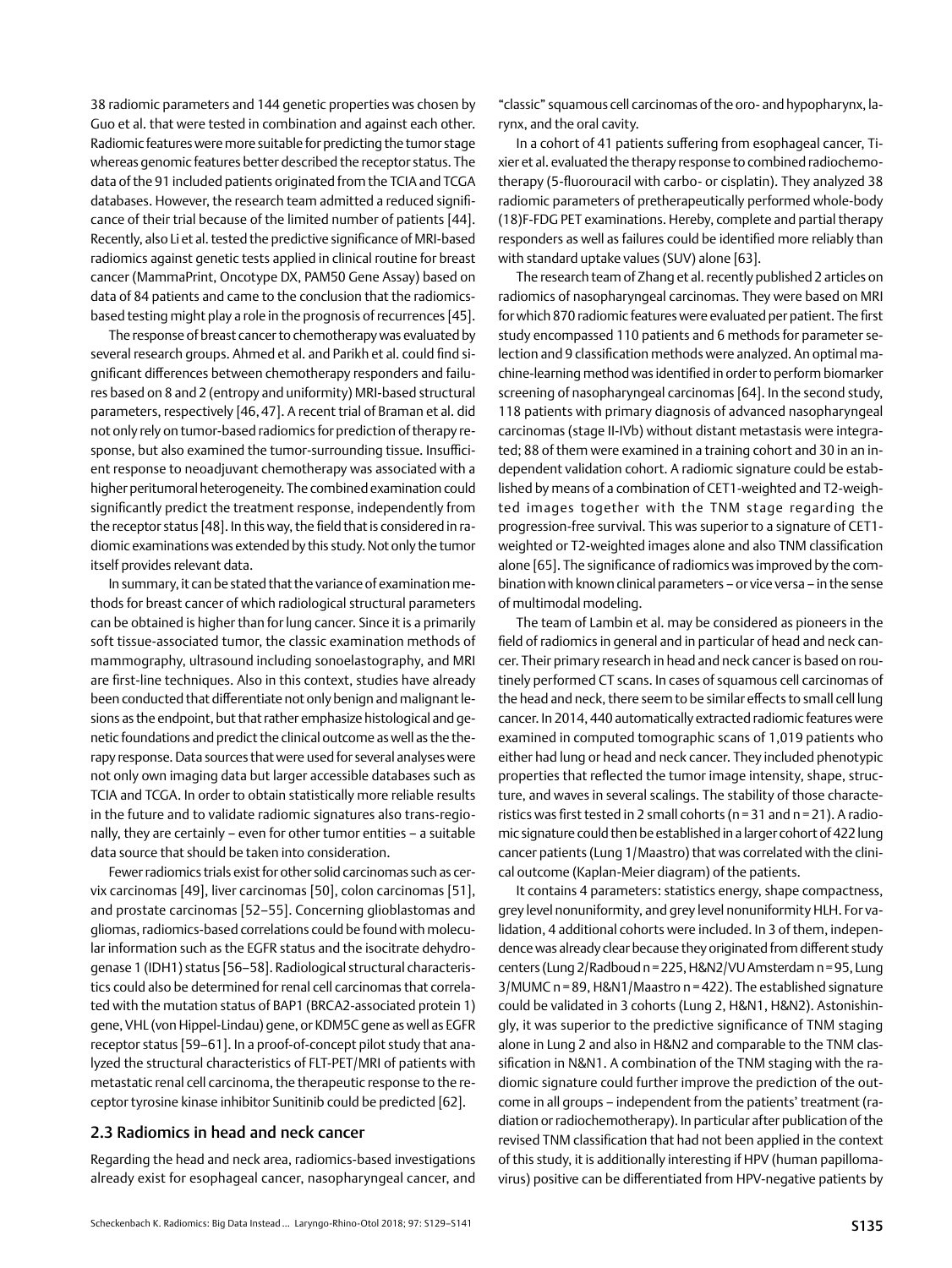<span id="page-7-0"></span>means of a radiomic signature, especially because their outcome is different after radio(chemo)therapy [66,67]. However, this was not the case although the outcome could be well predicted by the radiomic signature in particular in HPV-negative patients. In addition to clinical data correlation, the radiomic signature of the Lung 3 cohort was correlated with corresponding genetic data of the same cohort in a gene-set enrichment analysis (GSEA). Hereby, associations between the expression of different genetic groups and the radiological structural parameters could be defined. In particular, genetic expression variations of the cell cycle were depicted. Hence, also the molecular biology on which the tumor is based can be revealed by imaging up to a certain degree [13] and thus the value of radiogenomics is supported.

The same 440 CT-based radiomic features were applied in another study of the group. This time they were correlated with further clinical properties. The study was – similar to the previous one – subdivided into a training and a validation phase. Two cohorts with lung or head and neck cancer were assigned to a training cohort (Lung 1 n=422, HN1 n=135) and the signatures were validated in 2 additional independent cohorts (Lung 2 n=225, HN2 n=95). Comparing head and neck with lung cancer, 143 characteristics were relevant for both tumor entities. In addition, 190 parameters characterized the outcome only for lung cancer and further 22 radiomic parameters were only relevant for head and neck cancer. Different clusters could be correlated with survival (lung and head and neck cancer), histology (lung cancer), and tumor stage (lung and head and neck cancer), however, the HPV status could not be revealed by a signature [68].

In order to further develop the methods of radiomics, the team established a machine-learning-based method that could predict the overall survival of head and neck cancer patients based on a radiomic signature with high stability. The objective was to improve the practical application of a radiomic signature also for the clinical routine. This is necessary to introduce radiomics as a non-invasive, cost-effective method in the medium term. The already known 440 radiomic features were tested by means of 13 methods for characteristics selection and 11 machine-learning classification methods in a first cohort consisting of 101 head and neck cancer patients and validated in another independent cohort with 95 head and neck cancer patients. The endpoint was the overall survival. Hereby, a reliable machine-learning method could be identified [69].

In summary, those 3 publications were able to correlate data of different origins (clinical, histological, and genetic information) with radiomics parameters and in this way characterize the tumor based on imaging. The radiomic signature alone was sometimes superior to single data resources that had been applied for characterization before. But even when this was not the case, their completion in the sense of multimodal modeling could improve the significance for the assessment of the carcinoma. The trials had been performed with relatively large patient cohorts from institutions in partly different locations so that they were methodically well designed and the reliability of their significance could already be verified internally.

Recently an article of the "Head and Neck Quantitative Imaging Work Group of the M.D. Anderson Cancer Cancer/MICCA" was published. In a newly initiated trial, 288 patients with oropharyngeal cancer and known HPV status were included. They had undergone primary radiotherapy with curative intention (iMRT) and a standardized pretherapeutic CT scan. As primary endpoints of the radiomicsbased analysis of the CT scans, the HPV status and the occurrence of local recurrences were defined. In an approach designed as a competition with scoring, different researchers could test their algorithms regarding the evaluation of the HPV status and the local recurrences. During the annual meeting of the MICCAI 2106, the winners were presented [70].

Also for the practical application of radiomics in clinical therapy, first studies are available for head and neck cancer. Based on CT scans, Ou et al. investigated, together with the team of Philippe Lambin, 544 imaging characteristics in 120 patients with advanced head and neck cancer. The patients received radiochemotherapy or "bioradiotherapy". Based on pretherapeutic planning CT scans, the overall survival (HR =  $0.3$ ;  $p = 0.02$ ) and the progression-free survival  $(HR=0.3, p=0.01)$  could be predicted by means of a radiomic signature encompassing 24 characteristics. A combination with the p16 status as indicator for the biomarker HPV further improved the significance of the signature. Overall, this combination was more relevant than the p16 status or the radiomic signature alone [71]. In another trial, FDG-PET images of 174 patients with advanced stage III-IV oropharyngeal carcinoma were examined who received definitive radiochemotherapy. Imaging was performed before and after therapy. As endpoints, the mortality, the local treatment failure, and distant metastasis were defined. In this investigation, 24 representative radiomic features were included that reflected the tumor intensity, shape, and structure. Predictive models for the mortality, the local treatment failure, and the occurrence of distant metastasis could be established that were cross-validated internally. Unfortunately, this model did not reach significance for local treatment failure during external validation. In addition, the models for mortality and distant metastasis could not be confirmed statistically although, according to the authors, they had an acceptable predictive performance [72].

Overall, many promising approaches exist for head and neck cancer to usefully establish and clinically integrate radiomics. Activities of other research teams that enrich the field with further independent investigations would be desirable. CT scanning as the standard imaging procedure for head and neck cancer seems to be a reasonable basis, although further MRI-based examinations still have to be assessed. At the same time, the available studies of head and neck and other carcinomas show that beside the data quality and quantity, the success of the studies is fundamentally determined by a structured approach in the context of radiomics. So, how to approach those data?

## 3. Practical Implementation of Radiomics

Meanwhile, a typical radiomics workflow has been defined that is used generally in nearly all studies.

First, a suitable standardized imaging procedure is identified. Then, the region of interest is determined, e.g. a tumor, which is then segmented. From the segmented areas, radiomic features are defined and extracted by means of specific algorithms. Together with data from other sources, they are included into a database and accordingly formatted and are then ready for processing. Using suitable statistical methods, biomarkers and the radiomic signatures can be defined from those databases. This principle seems to be logical and relatively easy to handle.

However, despite the application of a standardized workflow, each of those steps bears the risk of errors, difficulties, and limita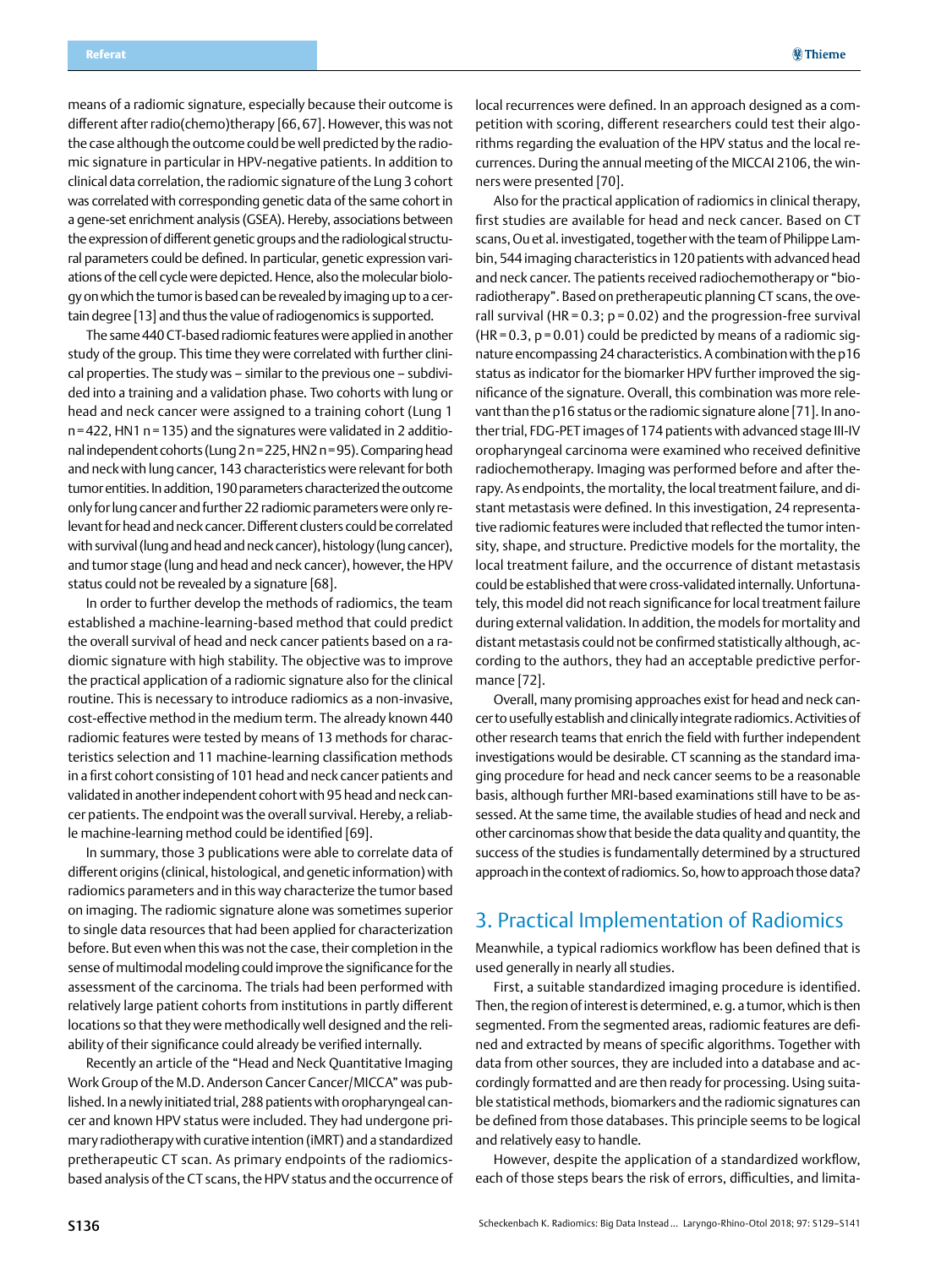<span id="page-8-0"></span>tions that may impair, falsify and complicate the analysis. The quality of the analysis, its significance and comparability could potentially be impaired despite the availability of suitable imaging material. Already minor changes of the standard or the methods may have effects that reduce the reproducibility. As a consequence, the established radiomic signature would not be stable and applicable. So always large cohorts with many possibly comparable datasets are preferred as the basis for establishing a radiomic signature. Validation in an independent cohort – ideally by an independent group of researchers – according to standardized protocols is useful in order to minimize internal sources of errors that are sometimes difficult to identify. Typical sources of errors will be described in the following according to the single steps of the workflow.

### 3.1 Imaging

Imaging is the essential basis to practically perform radiomics. It has to be available as digital file. All imaging included in a study has to be performed based on the same standard in the same modality and if possible at a comparable stage of the disease. The suitable, highquality imaging modality, the appropriate examination protocol, and the most reasonable ROI have to be identified. Regarding the analysis of solid carcinomas, the ROI is mainly the tumor, but it may also include the surrounding tissue or possible metastases. Even specific anatomical structures, disease foci etc. may be defined. Optimally, a standard imaging is chosen with the standard protocol for the most common questions.

Different imaging modalities lead to different radiomic features with potentially different significance and specificity. Depending on the question and the ROI, more information is expected in terms of a certain modality. However, if this is not the case, the investigator probably benefits most from the standard imaging of the analyzed disease where he has most images at his disposition without additional efforts. This is important because the larger the cohort is, the potentially higher is the statistical significance and the less errors occur due to outliers. If the modality is selected, the type of how imaging is performed as well as the parameters of imaging may still be adjusted. These are very basic factors that nonetheless have to be defined exactly.

The use of different scanners can also have an impact. However, different scanners may already exist in separate institutions and replacing them is very expensive. Thus, particularly in the context of multicenter trials the scanner model should be taken into account. Regarding the acquisition of imaging, different slice thicknesses, programs, configurations, or details can be selected. Each of those program features has an influence on the structure of the imaging data. In cases of contrast media application, the radiomic features vary potentially according to the type and quantity of the contrast agent, the time of application, and the physiology-related individual distribution patterns of the patient. Not least, images taken at different times and stages as well as metabolic conditions of a disease may be acquired. In this way, the definition of the ROI and its segmentation can be modified. All these parameters influence the characteristics to be measured. Some of the above-mentioned variable parameters of imaging are difficult to influence and thus always a potential source of error. So it is even more important to strictly standardize all those characteristics that allow standardization. They include in particular technical standards. The type of image acquisition, the imaging mode, the matrices, the slices, resolutions, reconstruction as well as the type and adapted quantity of the contrast agent can be widely standardized allowing comparability between separate study centers. Fortunately, the introduction of standards for specific questions is increasingly accepted so that this prerequisite for radiomic analyses is structurally improved. Accurate clinical information about the type and stage of disease, metabolic diseases, and other clinical features help in cases of instable variables to identify influences and at least to take them into account in the context of data processing [73].

### 3.2 Segmentation

Segmentation defines the borders of the area that is analyzed by radiomics, e. g. a tumor. So segmentation is an essential step and a basic precondition for performing radiomics. The region of interest (ROI) and the volume of interest (VOI) are identified. Slice per slice the ROI is marked in the images so that itself and its relation to the surrounding structures are finally depicted in a completely 3-dimensional way. Only structures that are included, are considered later in the analysis. A definition and segmentation of several different ROIs as well as their later assessment, together or separated, is generally possible. Radiological features are relevantly influenced by segmentation. Methodically, segmentation can be generally performed manually, semi-automatically, or automatically. Up to now, not all 3 methods are available for each application. The more exact the borders are defined and the better they can be delineated from the surroundings, the easier is the establishment of a semi-automatic or automatic segmentation. ROIs that are more difficult to define are often manually segmented. Since for this purpose, the examiner has to delineate the ROI slice per slice and its borders must be defined, this process is very time consuming and incompatible with clinical routine. Manual segmentation should always be performed by a specialist because its quality is highly dependent on the examiner's experience. Nonetheless, there is a high interobserver variability that influences the radiological signature. Even the same examiner may define segmentations of the same ROI in a different way at different times, according to the high intraobserver variability. The automatic segmentation is performed by mathematical algorithms. Due to this gain in objectivity, the intra- and interobserver variability may be neglected. The segmentations have a better reproducibility and can be performed more rapidly. Thus, automatic segmentation is very suitable for large datasets, many datasets, and also multicenter approaches with many different examiners. However, it is not possible for every ROI. Blurred object borders, missing clear contrasts in the same narrow localizations or also artefacts are problematic in the context of automatic analysis limiting its applicability. This may lead to falsely defined ROIs – even if they are reproducible. The tumor might for example not be included completely or the software scans alternative areas. It is worth discussing if an automatic misinterpretation of an automatized segmentation or the intra- and interobserver variability of manual segmentation are the greater evil for the application of radiomics. The compromise and at the same time often the precursor of automatic segmentation is semi-automatic segmentation. Hereby, the ROI is identified by the examiner and circumscribed for example in a slice of imaging. The software then performs an automatic segmentation of the defined object and the examiner post-edits it. Semi-automatic segmentation simultaneously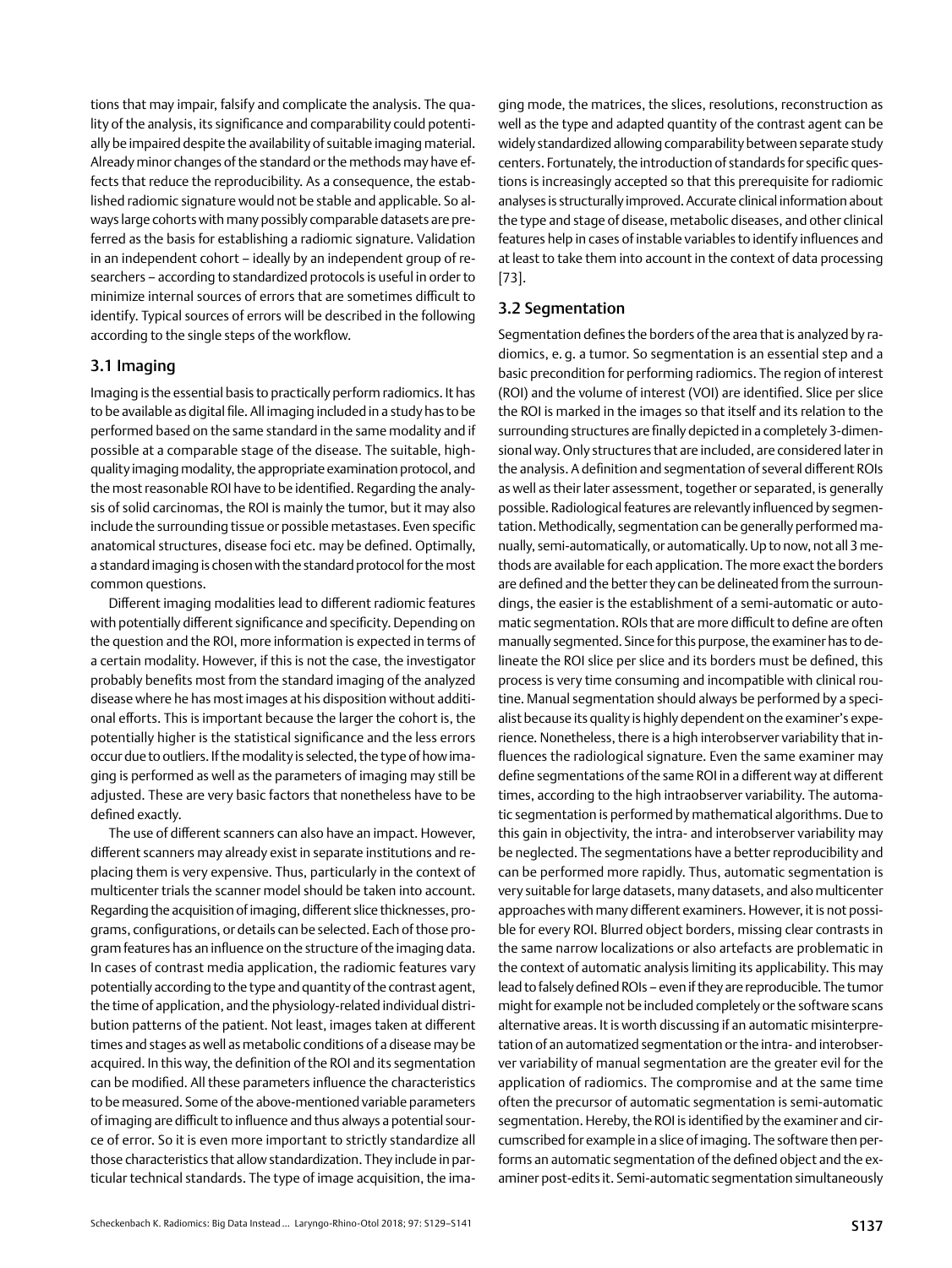<span id="page-9-0"></span>includes sources of errors and advantages of the manual and automatic approaches. It is more rapid than manual segmentation but it suffers from the intra- and interobserver variability of the manual segmentation [73].

### 3.3 Establishment of radiomic features

The ROI defined by segmentation is analyzed automatically by means of specific algorithms that compile numeric values by analyzing voxels and pixels. Hundreds of features may be produced and varied. They describe for example localizations, intensities, shapes, structures and structural differences, greyscales, color intensities as well as correlations and relativity values of these features. The selected features should be verified before application in a study with regard to their stability within the examination and in different individuals of the study.

The ROI properties may be depicted in different ways and further processed. So ROI intensities may be visualized via a histogram that is based on fractionated volume data on voxel level. Data for example on the form of the ROI (volume, shape, surface markers, density etc.) provide additional accompanying statistical values. The analysis of additional, secondary qualities, clusters, correlations – even beyond different image settings – may provide enormous amounts of data. One challenge is the exclusion of redundancies. Of course those large data quantities are difficult to handle regarding their processing. With the help of statistical methods and machine-learning, the parameters have to be reduced to the informative and validated features that are relevant for the objective of the analysis and trial. Only in this way, the features gain their specific significance.

## 3.4 Establishment of databases

One particularity of radiomics is to reasonably analyze the radiological characteristics in the clinical, genetic, and/or histopathological context. For this purpose, according databases have to be compiled. Large data storage capacities that can be well accessed for analysis have to be available. The definition of the feature value should correspond to a selection of the possible variables that can be exactly delineated. For each clinical, genetic, or histological property, the type and source should be the same. Linking different databases, e.g. clinical, genetic, and radiological ones, may also be useful. However, the regulations of data protection should be strictly observed. Of course, all these data have to be digitally available for statistical evaluation.

#### 3.5 Analysis of databases

With the compilation of the databases, the actual evaluation starts. The objective is the establishment of a radiomic signature that correlates with a specific requirement or question. An alternative objective may be a multimodal modeling where the radiomic signature is evaluated together with other data which leads to an additional value regarding precision and/or information. A radiomic signature is extracted from all measured radiological values and may contain only one or several features at the same time. Those features may be trivial in the sense of already macroscopically known phenomena but also consist of features that are more abstractly gained from voxels and pixels. There are radiomic signatures that contain a 3-digit number of single components. Taking into account that already hundreds of values of radiological characteristics are available per patient and further features are added or that large data volumes from several sources are

processed simultaneously (e.g. combined with genome analysis), it is clear that experienced statisticians and a suitable software are essential. The software should be able to assess large data quantities in a reasonable timeframe and generate solid, reproducible, broadly applicable biomarker signatures. Of course, thorough approaches during the previous steps significantly improve the data quality. At that time, sources of errors can only scarcely be limited by analysis and statistics. A high number of well-defined datasets, possibly obtained from several centers by different examiners, limits errors due to outliers, interobserver variability, local particularities, and measurement uncertainty [73]. It is rather logistically difficult and cost-intensive to achieve this objective. Ideally, a primary radiological signature is created based on a retrospective cohort, validated in another independent cohort, and tested prospectively in the clinical setting [13].

## 4. Radiomics: Study Objectives

In oncology, radiomics are currently used in particular for characterization of solid tumors on different levels (histological, genetic, clinics-associated), for prediction of the outcome, and for prediction of the therapy response in the context of primarily conservative therapeutic measures. A transition into other reasonable correlations, however, seems to be possible.

Current tumor characterizations encompass clinical data, macroscopically assessable imaging data, rarely functional data (e.g. mobility of the vocal folds in cases of laryngeal cancer), and genetic, proteomic, and (immuno)histological information from tumor areas that are pretherapeutically gained from biopsies. The whole tumor can only be examined after surgical extirpation. Biopsies reflect a representative tissue image that may be characterized histopathologically and/or molecular-biologically. Unfortunately, however, many carcinomas are not homogenous. Various cell populations and clones with different histological and in particular molecular properties are found in different areas. Before biopsy, they cannot necessarily be differentiated. The biopsy area is determined by clinical factors, as its anatomical position and accessibility as well as the biopsy method and the capacities and experiences of the examiner who should succeed in obtaining more or less representative tissue. Studies, where biopsies were taken from different sites of the tumor, already revealed this phenomenon.

Radiomics have the advantage that they assess the whole tumor by means of morphological imaging with regard to its size, shape, surface and internal structure as well as the anatomical context. If the detection of radiomic signatures is successful for histological, genetic, and proteomic conditions of the tissue, they may potentially be assessed by radiomics in the entirety of the tumor. Furthermore, radiomics may be extended to the surrounding tissue and metastases or metabolic conditions. Alternatively, radiomics might be used to better distinguish subareas of the tumors that cannot be seen with the naked eye and thus contribute to improve the quality of biopsies and to indicate where biopsies should ideally be taken in order to histologically and molecularly characterize the tumor. However, it would be desirable to completely avoid invasive biopsies. So it would be beneficial to improve the radiomic specificity to that extent that their characterization is equivalent to the quality of biopsy or even provides better results. If and for which applications this may be possible, will have to be proven in further studies. Up to now, radiomics should be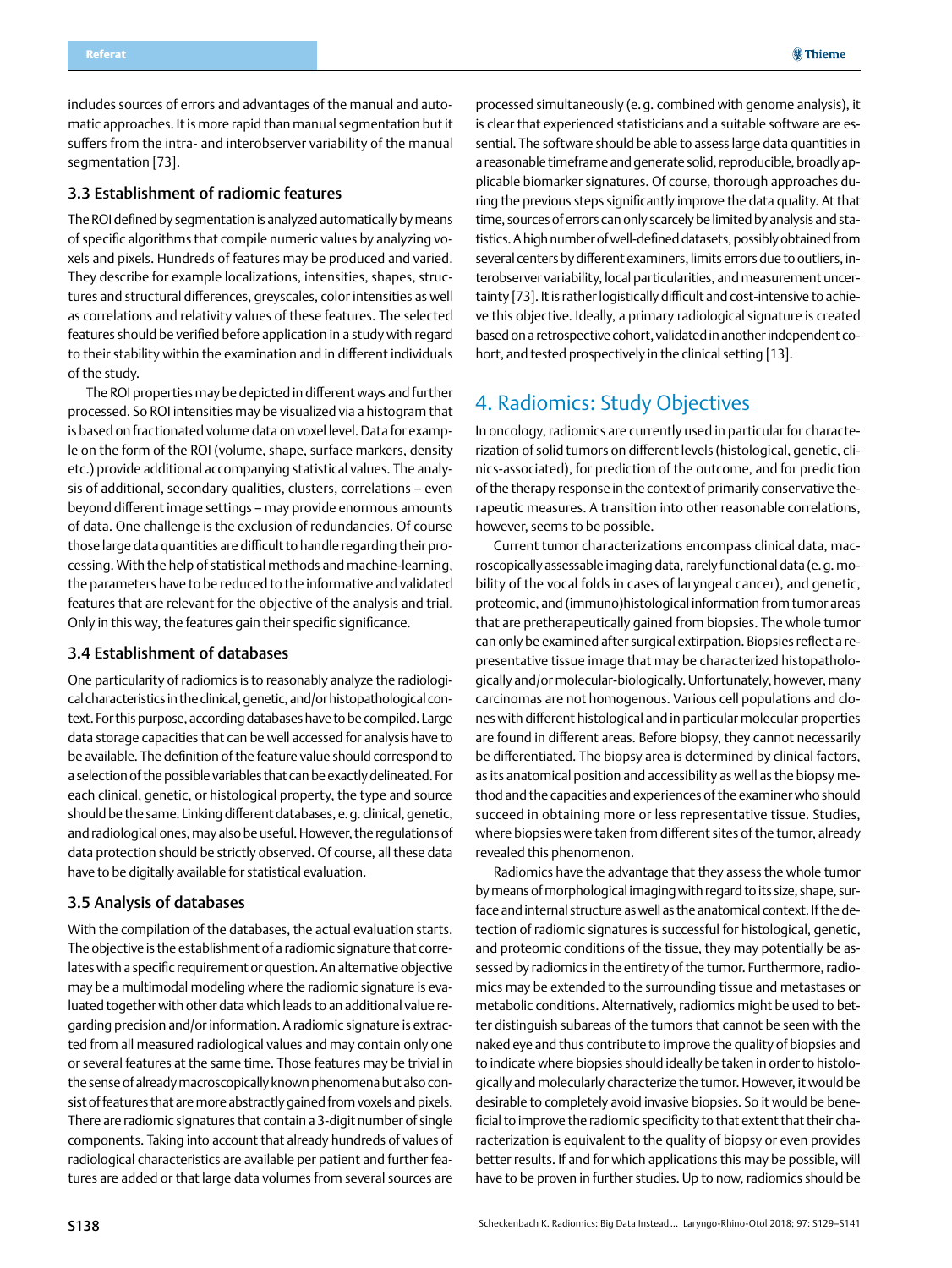<span id="page-10-0"></span>used in the context of clinical data and data of additional sources.

Some studies have already shown that an amalgamation of radiomic features with biomarkers and data from other sources may achieve a better and more accurate subtyping of diseases and a better quality of outcome predictions. Until now, information from imaging are only indirectly included in tumor typing. They contribute for example to the TNM classification. In the context of the sometimes very rough radiological characteristics that were commonly considered such as tumor size, invasion, extracapsular spread etc. informative metadata from the background remain disregarded. Many of them get "lost" for the human examiner during processing of the images. So they may currently be considered as "dead" data source. In summary with the data of other sources, radiomics may refine the typing by other biomarkers and reduce grey areas. Hereby, radiomics could become an integral part of multimodal prediction or typing models that are finally the basis of a broad spectrum of applications in the context of personalized medicine, which could be enriched and improved by radiomics. Because of the enormous data volume and in the context of a possible standardized objective description, the development and application of suitable software is essential.

Reasonable outcome correlations could contribute to the assessment of the tumor aggressiveness. As part of a multimodal overall assessment as well as for specific applications as potential biopsy substitute, radiomics might improve the prediction and monitoring of the outcome as well as treatment options.

Regardless of the predictive character, radiomics-based examinations also contribute to increasingly automatizing cancer screening in general and to improving the associated standardization. They foster cost- and time-effective diagnostics. The role of the diagnosing examiner could be either supported or be pushed into the background. However, it must not be forgotten that radiomic algorithms assess information that the human eye is not able to realize during visualization of the imaging. In this way, radiomics even possess the potential to achieve better diagnoses than humans.

And the major advantage is that the required data are already present in our standard imaging procedures in high quantities. They just wait for being explored. If relevant radiomic features are defined and validated, additional examinations will no longer be necessary.

# 5. Factors for Clinical Integration of Radiomics: A Future Vision

So what will be a future vision? Until now, radiomics in the sense of the current definition have not been introduced into clinical routine. This is mainly due to their newness. But they are increasingly recognized as alternative source of biomarkers and promoted on the scientific level. With further intensification of big data and IT-based model approaches, imaging might complete or replace information obtained by biopsies (histological, genetic/molecular). Uni- or multimodal modeling could precisely predict the outcome and therapy response so that it does not only support medical decision but even replaces it in extreme cases. Those approaches are only possible with very strict and multicentric standardization of diagnostics and therapy. Treatment individualization would be moved forward due to objective data. However, this also bears the risk of losing the individualization because psychological, social, or generally spoken "human" characteristics would not be assessed. The physician – and thus also the patient – would be more and more subordinate to standardization and the power of the data situation, with all its advantages and disadvantages. A further development of radiomics and modeling would support telemedicine and self-diagnosis and thus the centralization of medical service in specialized centers.

But what will have to happen to make radiomics practicable for clinicians? What are the wishes of the applying physician?

It is necessary that the user may rely on a constantly high specificity and sensitivity of the analysis because therapeutic and diagnostic decisions depend on it. Ideally, radiomics should have a broad application spectrum. Based on cost-benefit calculations and the patient comfort, the use of standard imaging without additional efforts would be desirable. It should be possible to integrate the respective software into the local IT systems and thus allow smooth processing when linking clinical data with genetic and (processed) imaging data, if necessary. The segmentation should be automatized and integrated into the processing software. It should be user-friendly, i.e. intuitive and clear. The results of radiomic analysis are better accepted when they can be adequately visualized. Practically, radiomics may not only reduce or avoid biopsies but additionally allow for a more holistic assessment of the tumor. A link to the completing software programs, multimodally oriented outcome prognoses, or therapy concepts, would be further possible options.

# 6. Conclusion

Radiomics enlarge the field of biomarkers in an innovative way and the basic data of imaging that hereby gain in importance are included in the wide spectrum of "omics" and biomarkers. They could substantially contribute to personalized medicine. A major advantage is that the data generally already exist and "only" have to be evaluated. Another advantage is that they may be retrieved without biopsies and their potentially complex and expensive assessment (e.g. genomics). Nonetheless, hereby an overall assessment of the tumor is generated and not only an excerpt due to a biopsy. Radiomic signatures could possibly serve alone as biomarkers and replace other clinical, histopathological, and genetic markers. In this way, the patient comfort might be improved and financial means may be saved. An additional benefit may also be generated by multimodal modeling, correlation with data from other resources and thus extend and improve their significance. For both purposes, however, it is necessary to process large data volumes, which requires a high expertise and bears the important risk of potential errors on all levels of establishment and validation. For clinical integration, not only a high measure of standardization is necessary but also the implementation of suitable segmenting and analyzing software that make the definition of radiomic signature realizable in clinical routine.

## 6.1 Big data instead of biopsy?

In the future, it might be that radiomics replace biopsies for specific questions. However, in the very near future it seems to be more probable that radiomics complete the findings of biopsies and that data models enriched by radiomics improve precision medicine.

## Conflict of Interest

The author states that there is no conflict of interests.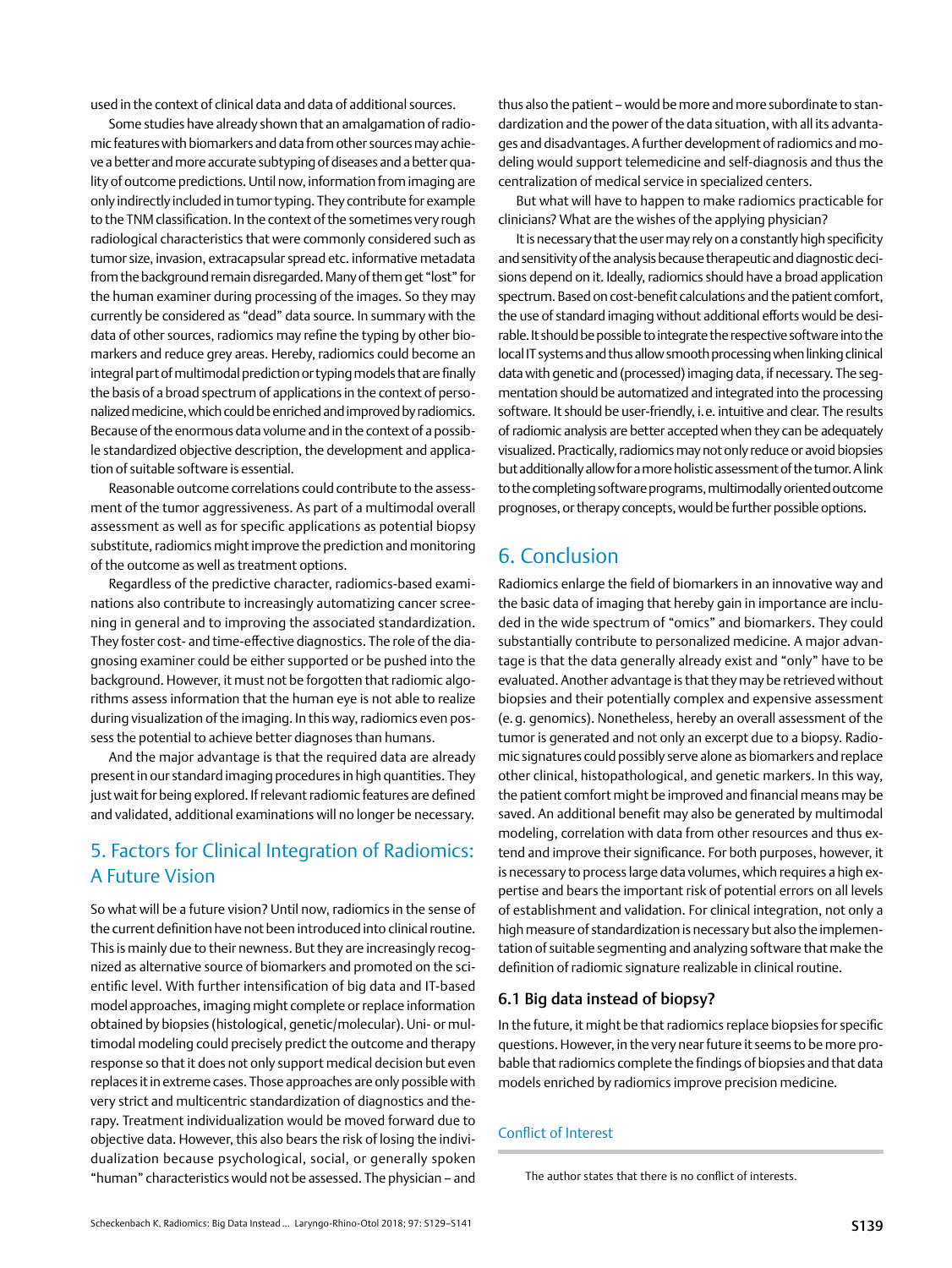#### <span id="page-11-0"></span>References

- [1] Yip SSF, Aerts HJWL. Applications and limitations of radiomics. Phys Med Biol 2016; 61: R150–R166
- [2] Giger ML, Chan H-P, Boone J. Anniversary paper: History and status of CAD and quantitative image analysis: The role of Medical Physics and AAPM. Med Phys 2008; 35: 5799–5820
- [3] Giger ML, Karssemeijer N, Schnabel JA. Breast image analysis for risk assessment, detection, diagnosis, and treatment of cancer. Annu Rev Biomed Eng 2013; 15: 327–357
- [4] Lambin P, Rios-Velazquez E, Leijenaar R, Carvalho S, van Stiphout RGPM Granton P et al. Radiomics: Extracting more information from medical images using advanced feature analysis. Eur J Cancer 2012; 48: 441–446
- [5] Gillies RJ, Kinahan PE, Hricak H. Radiomics: Images are more than pictures, they are data. Radiology 2016; 278: 563–577
- [6] van den Burg EL, van Hoof M, Postma AA, Janssen AML, Stokroos RJ, Kingma H et al. An exploratory study to detect ménière's disease in conventional MRI scans using radiomics. Front Neurol 2016; 7: 190
- [7] Pota M, Scalco E, Sanguineti G, Farneti A, Cattaneo GM, Rizzo G et al. Early prediction of radiotherapy-induced parotid shrinkage and toxicity based on CT radiomics and fuzzy classification. Artif Intell Med 2017, 10.1016/j.artmed.2017.03.004
- [8] Sutton RN, Hall EL. Texture measures for automatic classification of pulmonary disease. IEEE Trans Comput 1972; C-21: 667–676
- [9] Al-Kadi OS, Watson D. Texture analysis of aggressive and nonaggressive lung tumor CE CT images. IEEE Trans Biomed Eng 2008; 55: 1822–1830
- [10] Ganeshan B, Abaleke S, Young RCD, Chatwin CR, Miles KA. Texture analysis of non-small cell lung cancer on unenhanced computed tomography: initial evidence for a relationship with tumour glucose metabolism and stage. Cancer Imaging 2010; 10: 137–143
- [11] Ganeshan B, Goh V, Mandeville HC, Ng QS, Hoskin PJ, Miles KA. Non-small cell lung cancer: Histopathologic correlates for texture parameters at CT. Radiology 2013; 266: 326–336
- [12] Miles KA, Ganeshan B, Hayball MP. CT texture analysis using the filtration-histogram method: what do the measurements mean? Cancer Imaging 2013; 13: 400–406
- [13] Aerts HJWL, Velazquez ER, Leijenaar RTH, Parmar C, Grossmann P, Carvalho S et al. Decoding tumour phenotype by noninvasive imaging using a quantitative radiomics approach. Nature Communications 2014; 5: 4006
- [14] van Timmeren JE, Leijenaar RTH, van Elmpt W, Reymen B, Oberije C, Monshouwer R et al. Survival prediction of non-small cell lung cancer patients using radiomics analyses of cone-beam CT images. Radiother Oncol 2017; 123: 363–369
- [15] Coroller TP, Grossmann P, Hou Y, Rios-Velazquez E, Leijenaar RTH, Hermann G et al. CT-based radiomic signature predicts distant metastasis in lung adenocarcinoma. Radiother Oncol 2015; 114: 345–350
- [16] Grove O, Berglund AE, Schabath MB, Aerts HJWL, Dekker A, Wang H et al. Quantitative computed tomographic descriptors associate tumor shape complexity and intratumor heterogeneity with prognosis in lung adenocarcinoma. PLoS ONE 2015; 10: e0118261
- [17] Yuan M, Zhang Y-D, Pu X-H, Zhong Y, Li H, Wu J-F et al. Comparison of a radiomic biomarker with volumetric analysis for decoding tumour phenotypes of lung adenocarcinoma with different disease-specific survival. Eur Radiol 2017; 6: 244
- [18] Zhang Y, Oikonomou A, Wong A, Haider MA, Khalvati F. Radiomicsbased Prognosis Analysis for Non-Small Cell Lung Cancer. Sci Rep 2017; 7: 46349
- [19] Huynh E, Coroller TP, Narayan V, Agrawal V, Romano J, Franco I et al. Associations of radiomic data extracted from static and respiratorygated CT Scans with disease recurrence in lung cancer patients treated with SBRT. PLoS ONE 2017; 12: e0169172
- [20] Rios-Velazquez E, Parmar C, Liu Y, Coroller TP, Cruz G, Stringfield O et al. Somatic mutations drive distinct imaging phenotypes in lung cancer. Cancer Res 2017; 77: 3922–3930
- [21] Yuan M, Pu X-H, Xu X-Q, Zhang Y-D, Zhong Y, Li H et al. Lung adenocarcinoma: Assessment of epidermal growth factor receptor mutation status based on extended models of diffusion-weighted image. J Magn Reson Imaging 2017; 46: 281–289
- [22] Vaidya M, Creach KM, Frye J, Dehdashti F, Bradley JD, Naqa El I. Combined PET/CT image characteristics for radiotherapy tumor response in lung cancer. Radiother Oncol 2012; 102: 239–245
- [23] Cook GJR, Yip C, Siddique M, Goh V, Chicklore S, Roy A et al. Are pretreatment 18 F-FDG PET tumor textural features in non-small cell lung cancer associated with response and survival after chemoradiotherapy? J Nucl Med 2013; 54: 19–26
- [24] Coroller TP, Agrawal V, Huynh E, Narayan V, Lee SW, Mak RH et al. Radiomic-Based pathological response prediction from primary tumors and lymph nodes in NSCLC. | Thorac Oncol 2017; 12: 467-476
- [25] Magnin IE, Cluzeau F, Odet CL, Bremond A. Mammographic Texture Analysis: An evaluation of risk for developing breast cancer. Opt Eng 1986; 25: 156780–156780
- [26] Wei D, Chan H-P, Helvie MA, Sahiner B, Petrick N, Adler DD et al. Classification of mass and normal breast tissue on digital mammograms: Multiresolution texture analysis. Med Phys 1995; 22: 1501–1513
- [27] Chan H-P, Sahiner B, Petrick N, Helvie MA, Lam KL, Adler DD et al. Computerized classification of malignant and benign microcalcifications on mammograms: Texture analysis using an artificial neural network. Phys Med Biol 1997; 42: 549–567
- [28] Nandi RJ, Nandi AK, Rangayyan RM, Scutt D, Classification of breast masses in mammograms using genetic programming and feature selection. Med Bio Eng Comput 2006; 44: 683–694
- [29] Tourassi GD, Delong DM, Floyd CE Jr.. A study on the computerized fractal analysis of architectural distortion in screening mammograms. Phys Med Biol 2006; 51: 1299–1312
- [30] Rangayyan RM, Nguyen TM. Fractal analysis of contours of breast masses in mammograms. J Digit Imaging 2007; 20: 223–237
- [31] Huynh BQ, Li H, Giger ML. Digital mammographic tumor classification using transfer learning from deep convolutional neural networks. J Med Imaging (Bellingham) 2016; 3: 034501–034501
- [32] Garra B. Improving the distinction between benign and malignant breast Lesions: The value of sonographic texture analysis. Ultrasonic Imaging 1993; 15: 267–285
- [33] Sivaramakrishna R, Powell KA, Lieber ML, Chilcote WA, Shekhar R. Texture analysis of lesions in breast ultrasound images. Computerized Medical Imaging and Graphics 2002; 26: 303–307
- [34] Singh BK, Verma K, Thoke AS. Adaptive Gradient descent backpropagation for classification of breast tumors in ultrasound imaging. Procedia Computer Science 2015; 46: 1601–1609
- [35] Zhang Q, Xiao Y, Suo J, Shi J, Yu J, Guo Y et al. Sonoelastomics for breast tumor classification: A Radiomics approach with clusteringbased feature selection on sonoelastography. Ultrasound in Medicine & Biology 2017; 43: 1058–1069
- [36] Sinha S, Lucas-Quesada FA, DeBruhl ND, Sayre J, Farria D, Gorczyca DP et al. Multifeature analysis of Gd-enhanced MR images of breast lesions. J Magn Reson Imaging 1997; 7: 1016–1026
- [37] Gibbs P, Turnbull LW. Textural analysis of contrast-enhanced MR images of the breast. Magn Reson Med 2003; 50: 92–98
- [38] Nie K, Chen J-H, Yu HJ, Chu Y, Nalcioglu O, Su M-Y. Quantitative analysis of lesion morphology and texture features for diagnostic prediction in breast MRI. Acad Radiol 2008; 15: 1513–1525
- [39] Agner SC, Soman S, Libfeld E, McDonald M, Thomas K, Englander S et al. Textural kinetics: A novel dynamic contrast-enhanced (DCE)-MRI feature for breast lesion classification. | Digit Imaging 2011; 24: 446-463